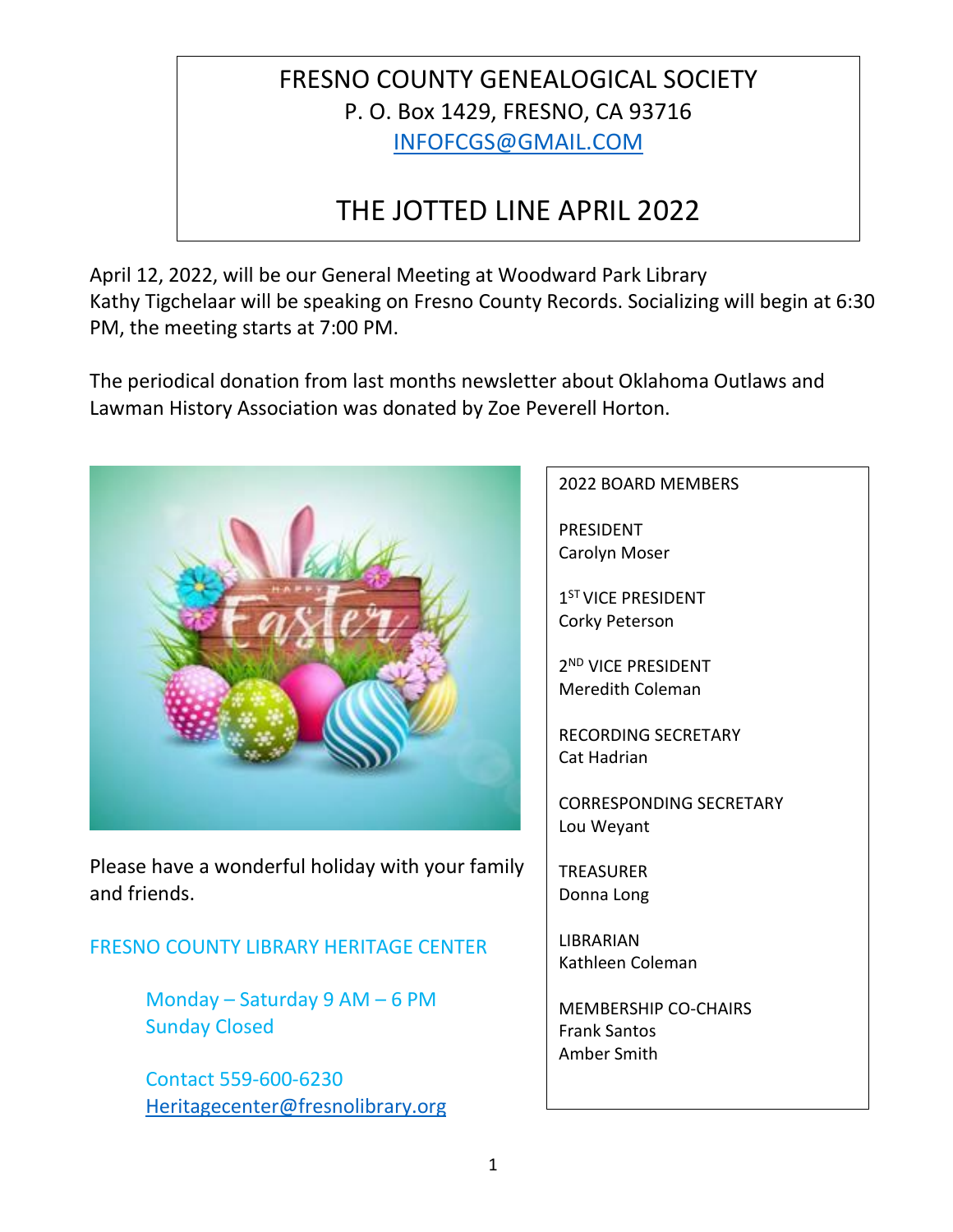#### **Library Volunteer Needed**

Library volunteer needed to process periodicals. Duties include printing email copies and opening USPS delivered society periodicals and newsletters. Stamping FCGS label on copies, hole punching, putting in folders, checking off list, filing them on shelves. Other infrequent duties come up. This job could be done one day a month, twice a month, once a week, it's up to you. It's easy to get distracted and read the newsletters when they come into the library which makes it take longer to process. It's a fun job to get you into the library and learn about our collections. Our genealogy collection is housed upstairs in the Heritage Center at the downtown central library.

Please contact Kathleen Coleman at [infofcgs@gmail.com.](mailto:infofcgs@gmail.com)

#### **From our President, Carolyn Moser**

Hello members, wondering "What are your treasures"? What do you collect? When my children were little, my son collected Baseball cards and my daughters' collected "Barbies". I didn't start collecting until I became an adult and found I had an appreciation for antiques and old memorabilia. My treasures are old, old trunks, old post cards, cranberry glass and antique sheet music.

 Trunks have been a fun search and unexpected gifts. My husband's grandmother, Allene Blackwell (1891-1984), gave me a trunk (*Trunk 1*) she said belonged to her uncle who was in the Civil War. How I wished I had asked questions-his name, age, stories.



*Trunk 1*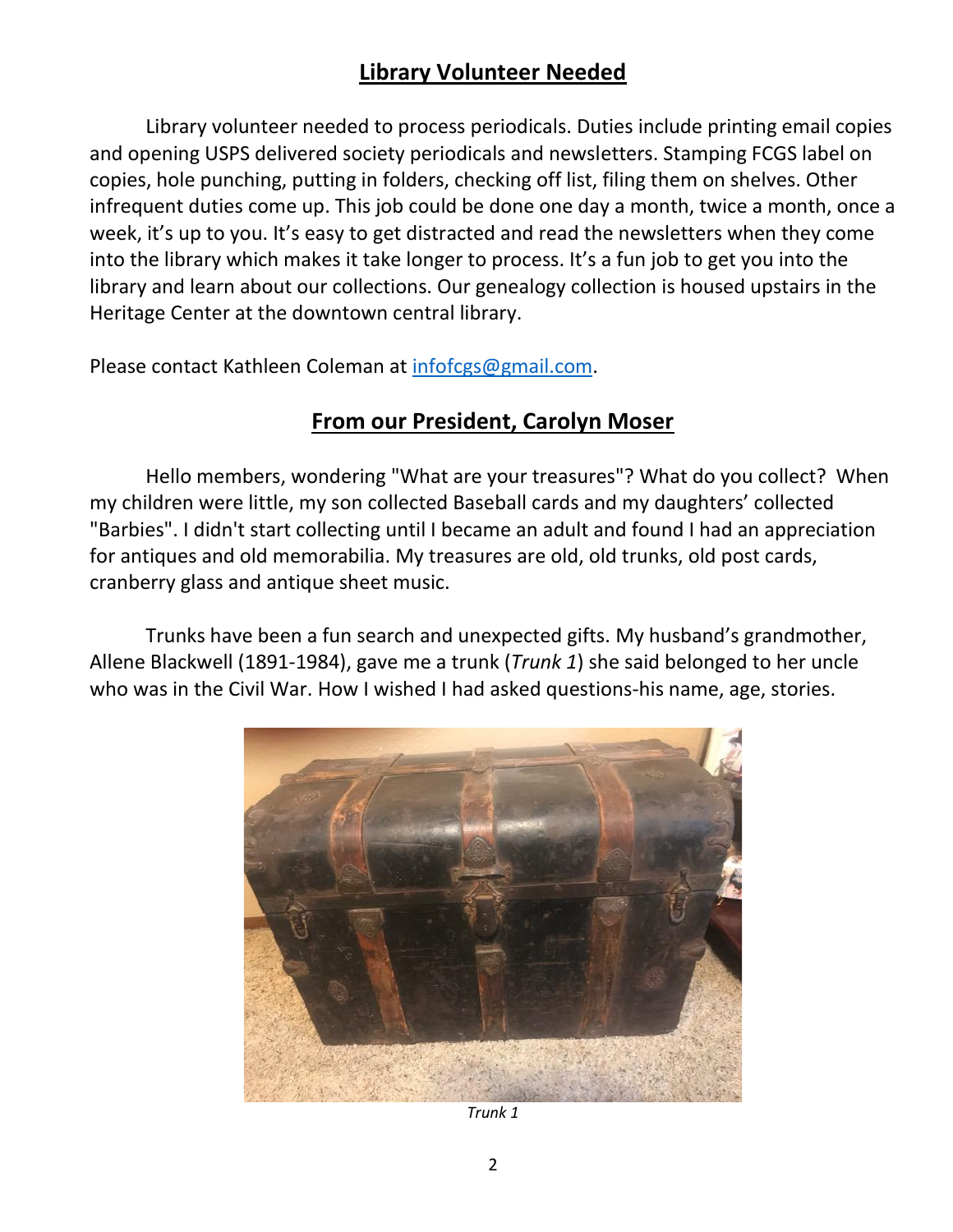The 2nd trunk (Trunk 2) was a gift from my husband's grandfather, Arrola Kickashear (1889-1986). He knew I was interested in trunks and took me to an old shed behind his Tower district home. He showed me the trunk and said it had been there 40-50 years (This happened in the 1980's). So we dusted it off and opened it and inside was an old quilt with three framed pictures inside. He said I could have the trunk and contents. I thought the trunk was awesome and the prints very, very pretty.



*Trunk 2*

I put the trunk on display and the prints in a closet. Eight years ago, I found the prints in my closet and gave them to my daughter Shannon who lives in South Carolina. I decided I should explore the prints and found out they were 1920 Maxfield Parrish vintage prints and after researching his web site found they are valuable. Wow treasures within a Treasure!!

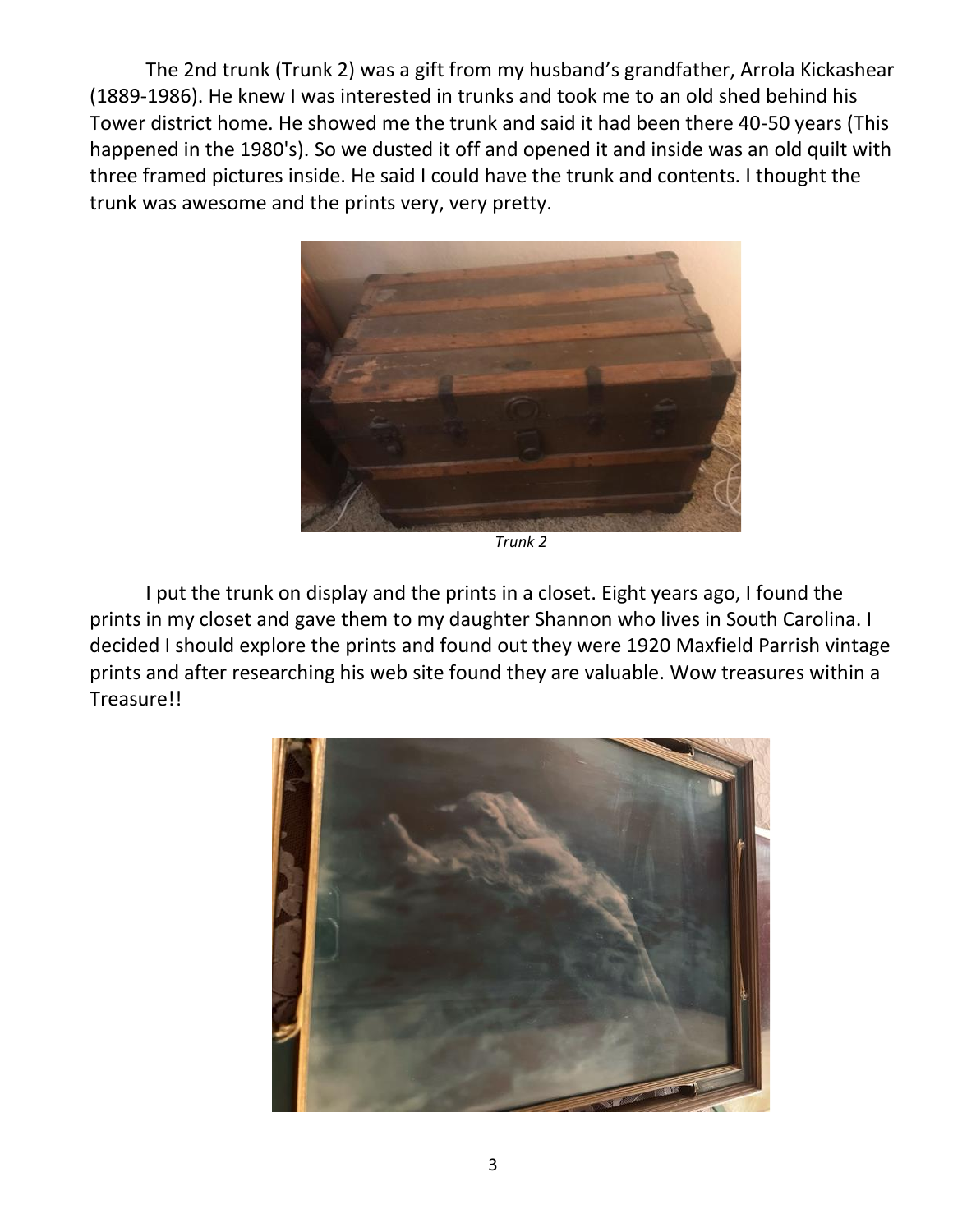

My third and favorite trunk (*Trunk 3*) has been displayed in all my homes. It is a beautiful metal and wood Victorian Era Humpback or Dome top antique trunk. In the 80's, a close friend found it at a local auction here in Fresno. She called me and said, "It's yours for \$50.00". As luck would have it, there were no "trunk lovers" there to bid against her. It is a show piece, if interested in antiques trunks you can visit "antique trunks value".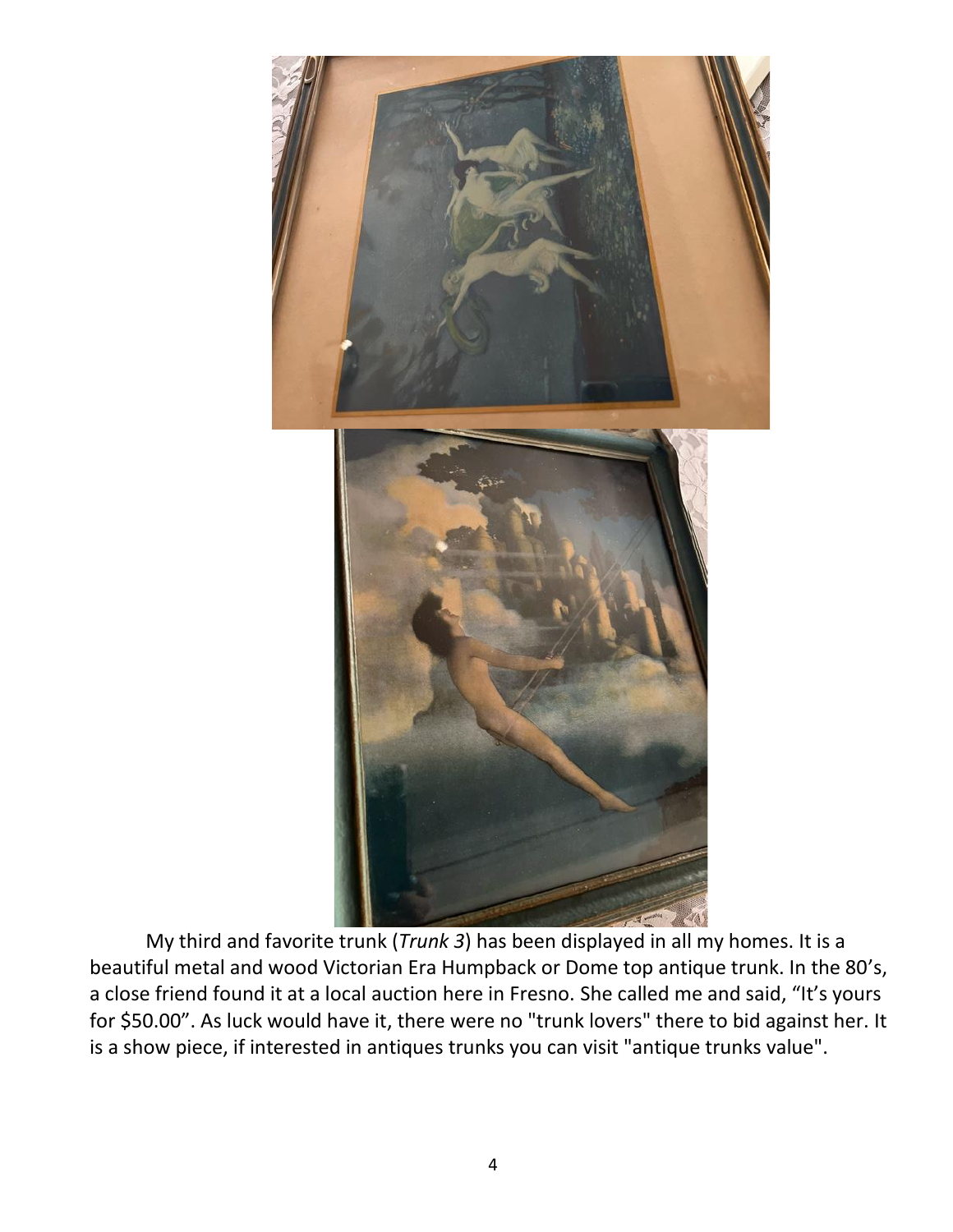

*Trunk 3*

Now it's your turn. Tell us about your treasures.

Blessings, Carolyn

#### **The 1950 Census Available April 1, 2022**

The U.S. Census Bureau is responsible for many surveys every year, but the decennial census is the most important. The census has been taken every ten years since 1790. The U.S. Constitution in Article 1, section 2, a census is carried out every ten years in such a manner as they shall by law direct. The apportionment of representatives each state has in the House of Representatives is the purpose state has in the House of Representatives is the purpose of the census, it also determines federal funding and support to states, counties, and communities for the next decade. The 1950 census was conducted according to the Fifteenth Census Act approved June 8, 1929, and is an important tool in genealogical research. On June 14, 2022, at our general meeting at the Woodward Park Library Melissa Scroggins will do a presentation on the 1950 census. Please join us.

I would like to give my upmost gratitude to everyone who has donated to the Jared line. If you know of any event happening, a new database, or a class online please let me know. If you have a family story you would like to tell we would love to read about it. Also, if you use Amazon for any purchases, please use (smile.amazon.com). If you use the smile website your orders can support the Fresno County genealogy society as a percentage will be donated to us. Just choose the society as your charity of choice.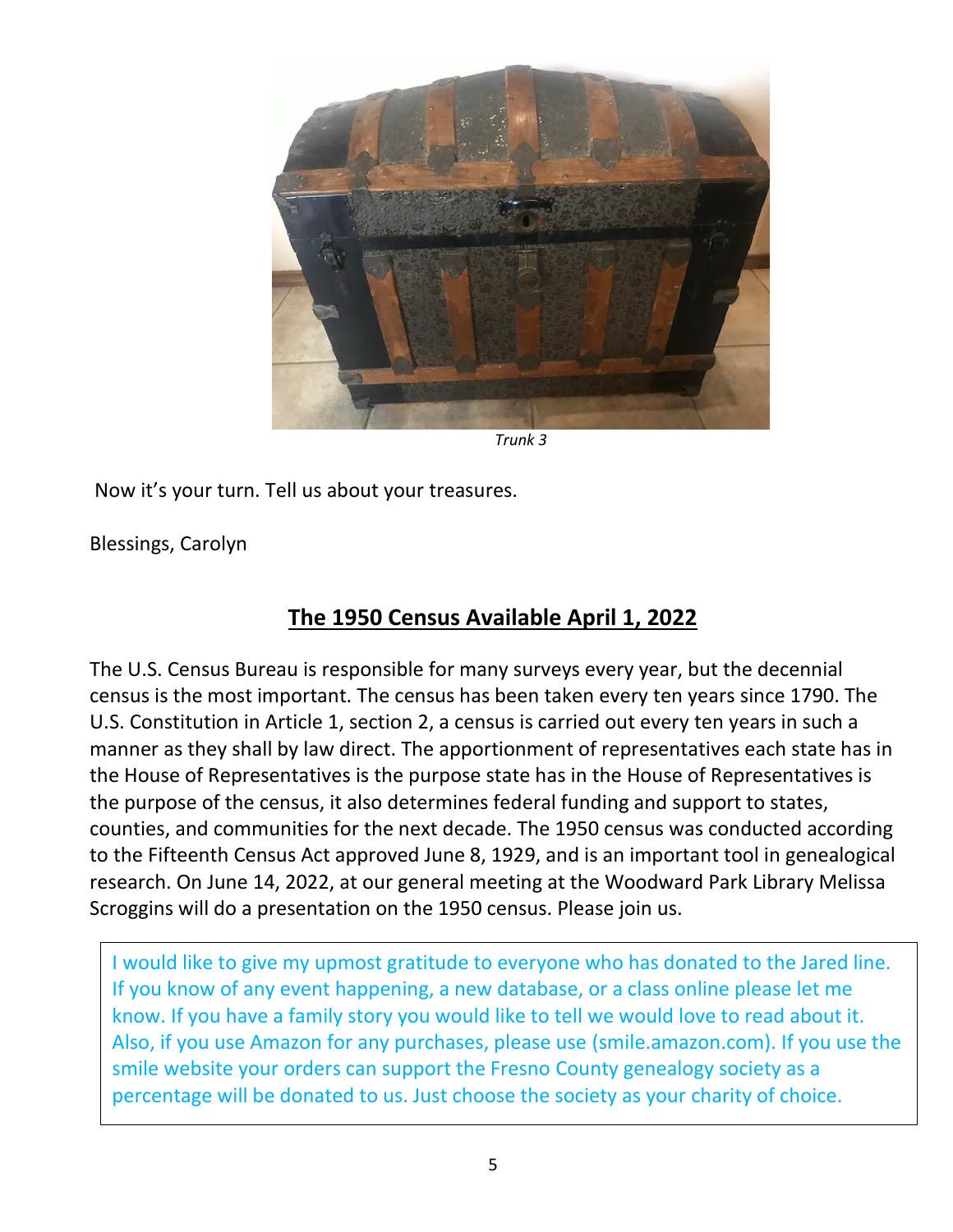### **Daylight Saving Time**

Daylight saving time has been used since World War I as an effort to conserve fuel, by reducing electric usage by extending daylight hours for eight months being formally adopted in March 1918. Changing the clocks resulted in confusion especially for the broadcast industry, and transportation services. The U.S. Senate has recently passed legislation that would make daylight saving time permanent in November 2023. The measure is called the Sunshine Protection Act, it will now go to the House of Representatives which must pass the bill before it goes to the President.

Daylight saving time has caused confusion in that usually with someone being an hour late or an hour early. In Britain, the British Summer Time was introduced in 1916. One possible contender for the worst accident is the Schooner Coniston which was lost in 1917. The ship was coming to Cumbria from Ireland with a load of timber, onlookers could see the ship was in trouble due to heavy weather but there was nothing to be done. The ship was found overturned on a sandbank, the five people aboard were all lost. If it had entered the channel an hour later this may not have happened. The tide tables the ship's captain was using were in Greenwich Mean Time not in British Summer Time.

#### **DNA SOLVES A 100 YEAR OLD MYSTERY**

One day when I was scouring the Catholic Diocese Archives in Fresno, I ran across a family name I recognized. It was on an altered baptismal record originally dated January 30, 1910. The "correction" was dated May 14, 1948, and signed by a priest and attested to by the baptized individual and a witness. The original surname of the infant being baptized was crossed out and my family name was added. For the parents name again a name had been crossed out and my family name was added. Because it looked strange I set it aside in my "someday to do list" and I promptly forgot it.

A few years later I was reviewing my Ancestry DNA matches and ran into a cousin match whose surname I didn't recognize but when I checked their Family Tree I saw a familiar family surname. It was the same first and surnames as seen in the altered church records. I decided to reach out to this person, and they replied. It seemed the person being baptized was the grandmother of my recent DNA match. The story I was told by my cousin match was that her grandmother was told by her mother that her father was killed in a horse and wagon accident in Fresno in 1909 and that her mother passed on the first and last name of the birth father. Her mother was married at the time of the child's birth but in a rocky relationship which soon ended in divorce. The man she was married to was not the father of the baptized child. When the mother had the child baptized she used a different name than that of her then husband. Within a few years the mother married another man. The mother's second husband passed away when the child was about eight and the mother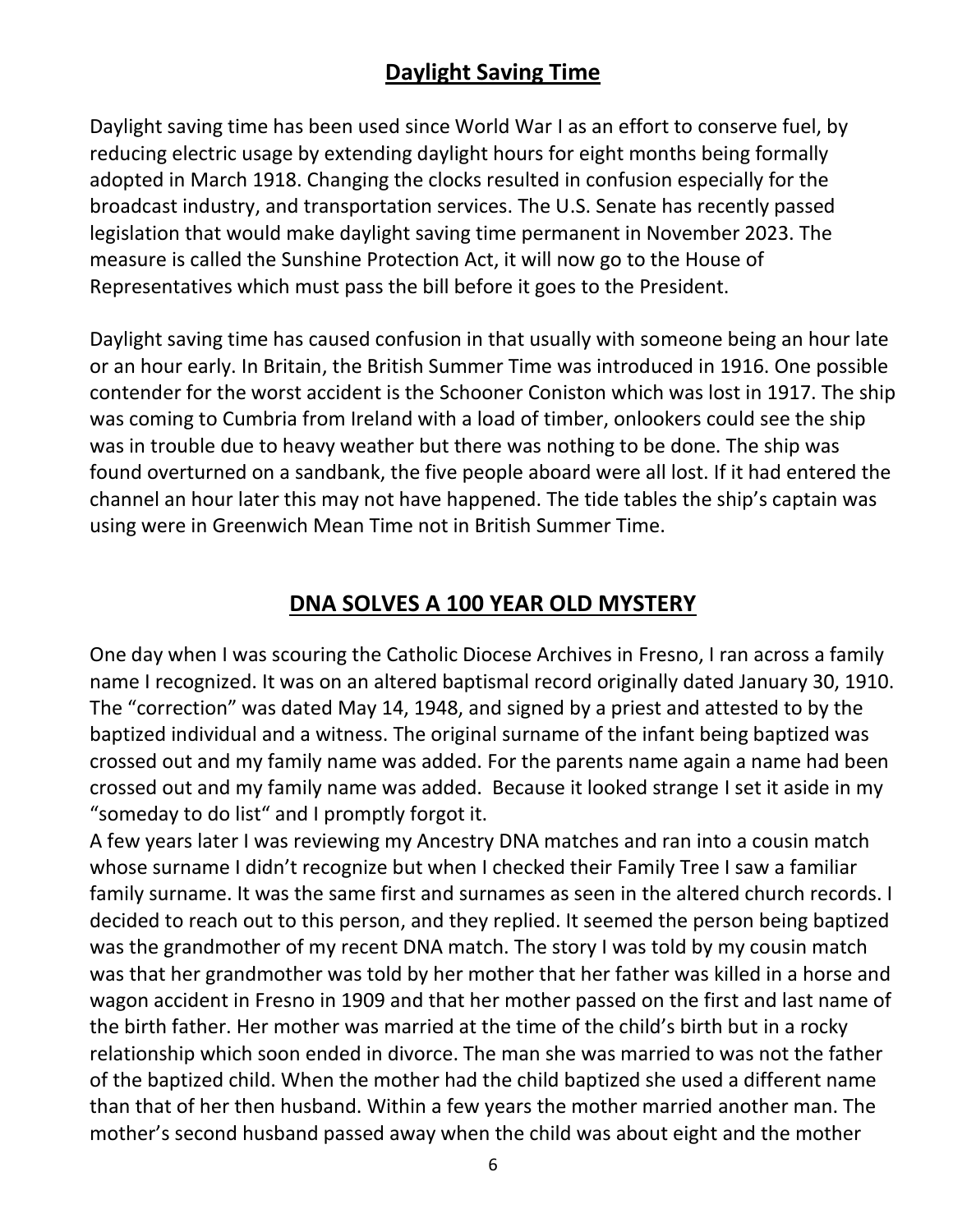passed a few years later. The mother had children by both her husbands. With both parents gone the children were dispersed.

Later in her life my match's grandmother had unresolved questions concerning her father. She wrote to the State of CA to see if any records could be found of which there were none. Then in 1948 she along with an old family friend who had known her mother visited the church where upon, after an explanation, the priest "corrected" the original baptismal entry. It is my understanding that the grandmother never found answers to her questions and eventually passed away at age 78.

So at this point we know the name of the mother, the father, the two husbands and the child. My match had the name of the father as stated by her grandmother and the year and means of his death.

My challenge now was to identify who was the father and how he might be related to us both? You see there were two men who carried the same first and last names, a father and a son. There was my 2<sup>nd</sup> great grandfather (1837-1909) and his son (1864-1931) who had a middle name. My match's family believed the son was the father. My research found that my 2<sup>nd</sup> great grandfather did die in 1909 as a result of a horse and wagon accident as recorded in the Fresno Morning Republican and in his probate records. His son lived until 1931. The math works out that the mother of my match's grandmother was 18 years old at the time of her child's birth and the father, my  $2^{nd}$  great grandfather, was 72. My stumbling upon an altered baptismal record eventually helped me identify how my DNA cousin match and I were related to a common ancestor. I shared this information with my cousin match. Since then several other descendants of the grandmother have tested with Ancestry DNA and we all are cousin matches. Without the DNA match that 100 year old altered baptismal record may never have been explained. It is a shame that the grandmother didn't live long enough to have an answer to her questions but her son and grandchildren now know the truth.

Submitted by Frank Santos

#### **ARE YOU A DECENDENT OF THE GERMANS FROM RUSSIA?**

The first members of Germans from Russia arrived in Fresno on Monday, June 20, 1887. According to an article contained in the Sunday October 2, 1904 edition of the Morning Republican the party consisted of "Daniel Steitz, Philip Nilmeier, Christian Karle, August Berg, Johannes and Conrad Metzler and Carl Kerner" accompanied by family members. Dr. Chester H. Rowell a noted physician, businessman and politician of his time wrote a very positive article in the Fresno Morning Republican on Sunday, October 2nd 1904 introducing these immigrants to Fresno's general population.

As many new arrivals in a country they initially stayed together in what became known as "Russiantown", later versions of the communities names were Roosiantown and